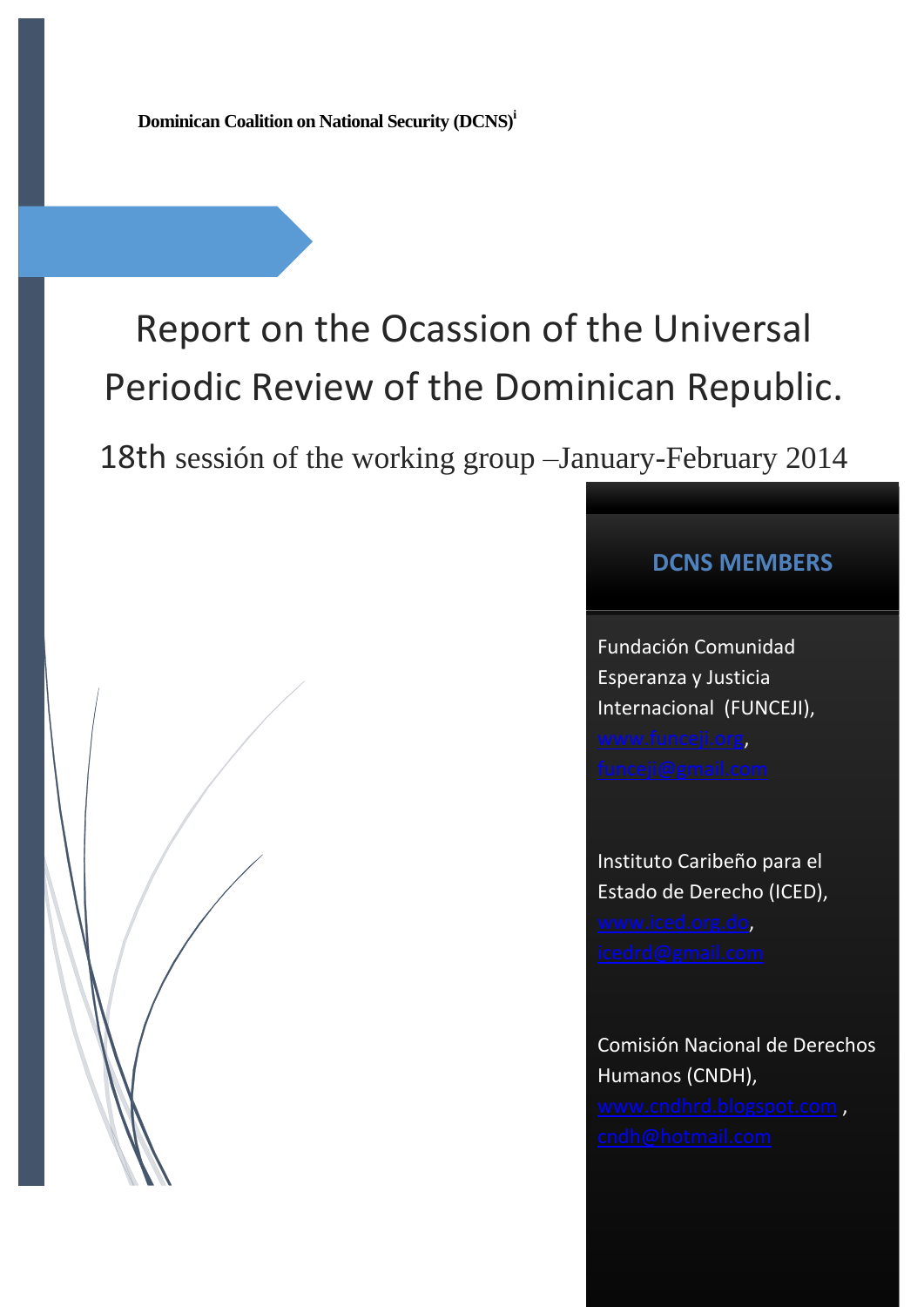## **1. Information on the Recommendations of the last UPRii**

#### **1.1 Recommendations which were not implemented**

- 1. The State has not ratified the international human rights instruments which have yet to be ratified according to recommendations 88.1, 88.6, and 88.7.
- 2. The state has not elaborated nor implemented a national strategy of human rights according to recommendation 87.14.
- 3. The Dominican Republic has not extended an open invitation, nor a permanent one, to the special procedures of the UN, nor has it accepted the visit of the special rapporteur on the extrajudicial executions according to recommendations 88.14 and 88.15.
- 4. The state has not adopted additional measures to face the impunity, including the independent investigation of the assassinations committed by the security forces as indicated by recommendation 89.3; even though in some cases there have been prosecutions and obtained sentences against the public agents, this does not happen in the majority of the cases, and sometimes the persecution is only realized against officers with a low rank, which leaves many cases unpunished when officials are linked to the crime. iii
- 5. The state has not complied with the investigation and condemnation of the aggressors of crimes against and violations of the human rights of journalists and human rights defenders, according to recommendation 87.29. In 2012 there have been 25 charges pressed on physical and verbal aggression and submissions to justice brought against members of the press by officials, agents of the authority of civil citizens, which reflects how vulnerable the security is in which the journalists work. <sup>iv</sup>

## **1.2 Implemented Recommendations**

- 6. The Dominican Republic has appointed an ombudsman in line with recommendations 87.2 and 88.16. After 12 years of waiting for the elections of the ombudsman, the chamber of senators elected MRs Zoila Martínez in the second week of May 2013.
- 7. The state partly complied with recommendation 88.1 by signing and ratifying the Convention against torture and other cruel inhuman or degrading treatment or punishment, however it has not signed and ratified its protocol.
- 8. The state relies on two educational institutes on Human Rights; one for the police forces and the other for the Ministry of the armed forces. Both permanently capacitate in the area of human rights, in line with recommendation 87.27. Nevertheless, the efficiency of said institutions is preoccupying, seen the execution of labor by the agents.

## **2. Current Situation**

## **2.1 Abuses by the law enforcement agencies**

- 1. According to statistics of the Public Attorney's office of the Republic, 12% of all violent deaths annually registered by the state, are homicides committed by police agents. From 2008 until September 2012 1.510 individuals have found death on the hands of the law enforcement.
- 2. The law enforcement commits other abuses too, such as the arbitrary detention and torture of detainees, both of these practices are also used at human rights defenders and journalists.
- 3. Other occurring situations are those of forced disappearances; this is reflected in the case of Juan Almonte, who disappeared on 28 September 2009. Four years after his disappearance, the authorities have not investigated the case in exhaustively.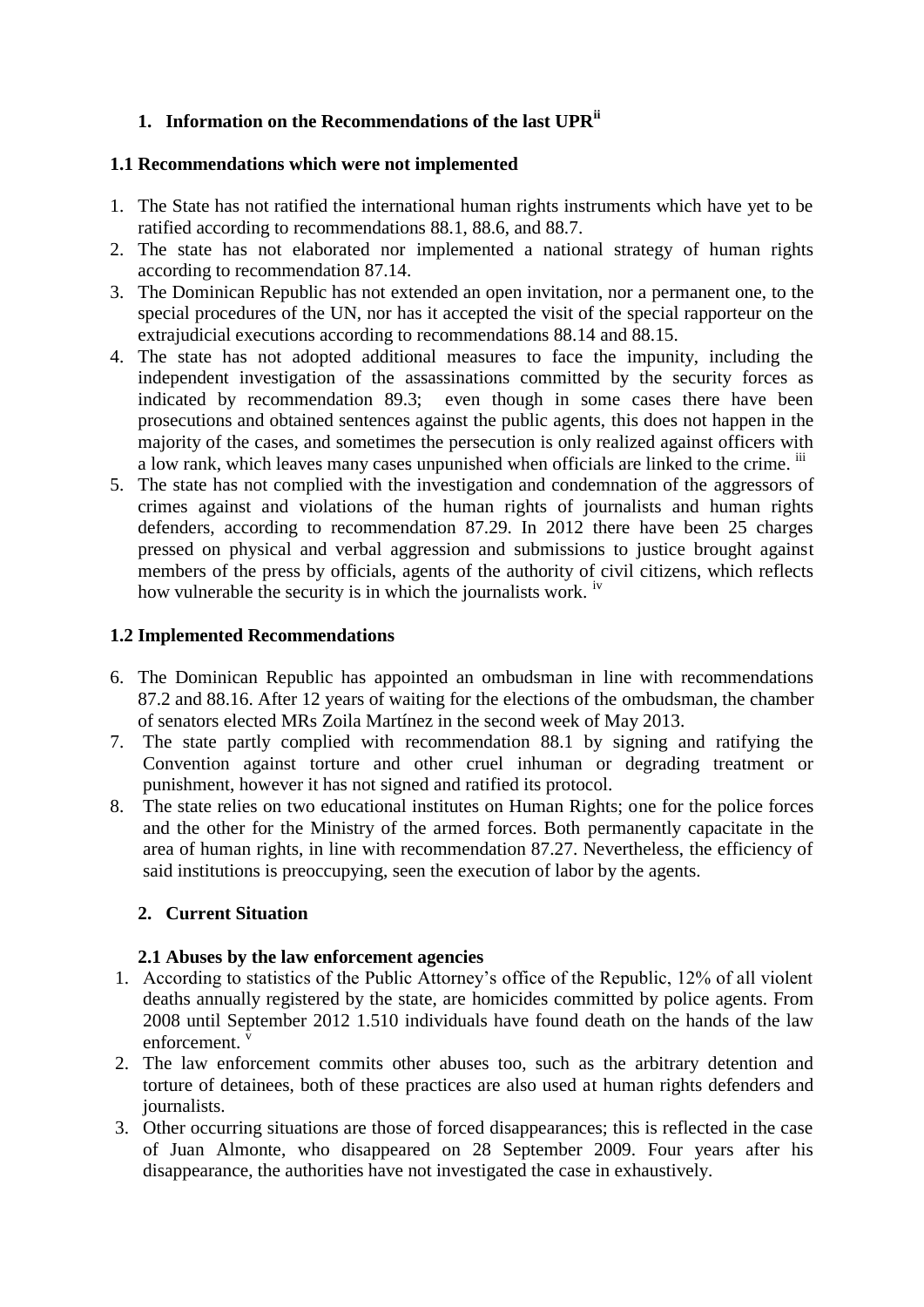- 4. Journalist Nuria Piera brought to light a video showing an execution of three defendants, who managed to escape, by the National Police. After they were tapped on a ranch they were assassinated, however, as may been seen on the images<sup> $vi$ </sup>, the victims were unarmed.
- 5. Occasionally, a group of Dominican senators requested the chief of the police to institutionalize the extrajudicial executions. The chief of the police has given curious declarations, which were interpreted as death threats in relation to cases that ended in executions, such as the death of Cacón. vii
- 6. There are internal structural difficulties within the National Police forces, which do not only impede upon the realization of adequate labor, avoiding the excess use of force and the misuse of power, if not also provoking that their agents become victims of criminality which affects the country. Low salaries, deficiencies in the capacitation and education of the officials, deficiencies in the structures, teams and daily material, as well as the lack of internal transparency of the institution.
- 7. Currently the cases on police abuses lack the effective and transparent investigations, thus the necessity of an impartial organ which realizes these investigations, continues to exist.
- 8. The state lacks the statistics on cases of torture, arbitrary detentions, and forced disappearances on the hands of the law enforcement. <sup>viii</sup>
- 9. The state has not typified the crimes of forced disappearance and extrajudicial execution within its internal legislation.

## **2.2 Armed Violence**

- 10. The growth of armed violence resulted over the last years in the tendency by the civil population to bear small and light arms with the aim of self-defense. This is one of the most preoccupying phenomena of current times. According to 2012 data of the Ministry of the interior and police there have been 188,327 fire arms users and 66,568 fire arms are being held without a license or without a renewed license. ix
- 11. The public politics on prevention of armed violence have been practically inexistent and poorly given impuls to by the competent organs. Currently there is a project in progress on a law on the control of weapons, even though very discrete and within the chamber of deputies, which have been elapsed various times.
- 12. Non-natural deaths have been effectively increasing over the last couple of years, above all that are consequences of violent acts. In the majority of cases it is due to interpersonal conflicts, or shootings with the National Police, or due to acts of negligence. In 2011 62% (1,573) of the deaths were committed by fire arms and 45% of the femicides, according to data from the Public Attorney's office, death by pointed weapons exceed 15% of all deaths. Another important data is that the victims of armed violence are generally youngsters in reproduction age, between 18 and 34 years, which has severe consequences on the economic and social development.  $x$
- 13. Statistics show that an estimates 4 people die daily as a result of fire arms. <sup>xi</sup>
- 14. As may be expected, this has an indirect impact on the lives of women, since the responsibility of the home falls on them when they lose children and or partners as a consequence of violent acts with fire arms.

## **2.3 Dominican perception of insecurity**

15. In the 2012 survey of the Latino barometer, included in their reports on National Security of that same year, 27% of the Dominicans experienced a perception of victimization, 58% believed that living in the country became more insecure every day, and 82 % believed that the delinquency has increased. 39% lives in fear of becoming victim of a crime, and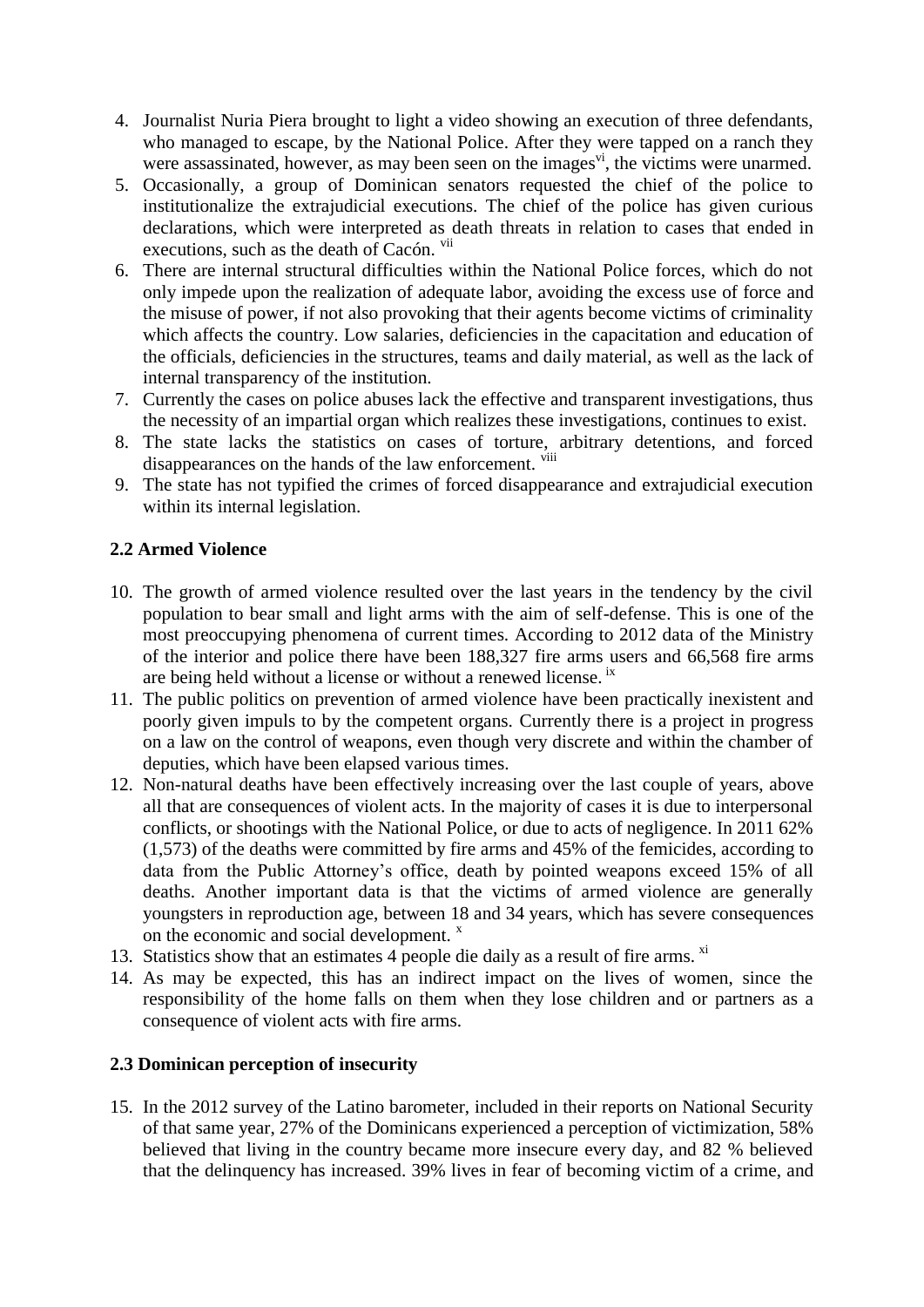only 9% qualifies the country as safe. In this same reasoning, Dominicans considered the country to have an average of 5.6 on a scale of 1 to 10; 10 being very violent. At the same time 44% of the cases of violence were directed towards women and 33% towards children xii

#### **2.4 Confidence given to state institutions by Dominicans**

16. In accordance with the survey Gallup-Hoy, on the appreciation of the work by state institutions, related to the police, the senate and the chamber of deputies, 40% of the persons considers this work as very bad. In relation to instances of legislative power, only 3 out 0f 10 citizens considers them as good in their exercise of the public attorney's office, of the superior elective tribunal, the supreme court of justice and the constitutional tribunal. xiii The state is located between country with less confidence in their police forces; there is an average of 34.9 points.  $\frac{div}{dx}$ 

#### **2.6 Situation of the penitentiary system**

- 17. The levels of overpopulation in the traditional prisons surpass with 600 percent, putting as an example that in four prisons with a total capacity of 190 individuals, over 1,200 individuals are residing. Which corresponds to an internal exceeding in the prison population. xv
- 18. Prisons of the traditional system continue operating with a grave over-population, lack of hygiene, a small portion of the prisoners enjoy all privileges, even though in August 2012, the public attorney's office dismantled cells consisting of privileged prisoners and sent them to the centers with the new penitentiary system.
- 19. Dominican prison cells do not have the capacity to host persons with disabilities. <sup>xvi</sup>

#### **2.7 Some State Initiatives**

3. From 2012 onwards, the presidency of the Republic advances an integral reform of the Dominican National Police. There has been a draft redacted of the legal project which was presented in December 2012 to president Danilo Medina, who at the end of May 2013 remitted the project to the Congress. The government announced the implementation of a Plan on National Security in March 2013, however there are very few details known on the project. By decree there has been the creation of an Observatory on the National Security and a national plateau on National Security; in both projects there are at least two spaces reserved for NGO's. A group of 33 NGO's have undertaken actions to influence and be included in the project, provoking a thematic audience before the Inter-American Commission of Human Rights in March 2013. Nevertheless, it has been promised to link the civil society with the discussion, but until today the civil society is waiting to be able to open the discussion.

#### **3. RECOMMENDATIONS**

- a) Typify the crimes of extrajudicial execution and forced disappearance in the internal legislation.
- b) Publicly demonstrate a political willingness to elaborate and impose effective reforms of the police based in human rights and persist on the results of these reforms. These reforms should be based upon the following: a) a qualitatively professional formation which integrates the full respect to human rights and the resolution of conflicts as primary objectives of the police intervention; b)working conditions and adequate wages, that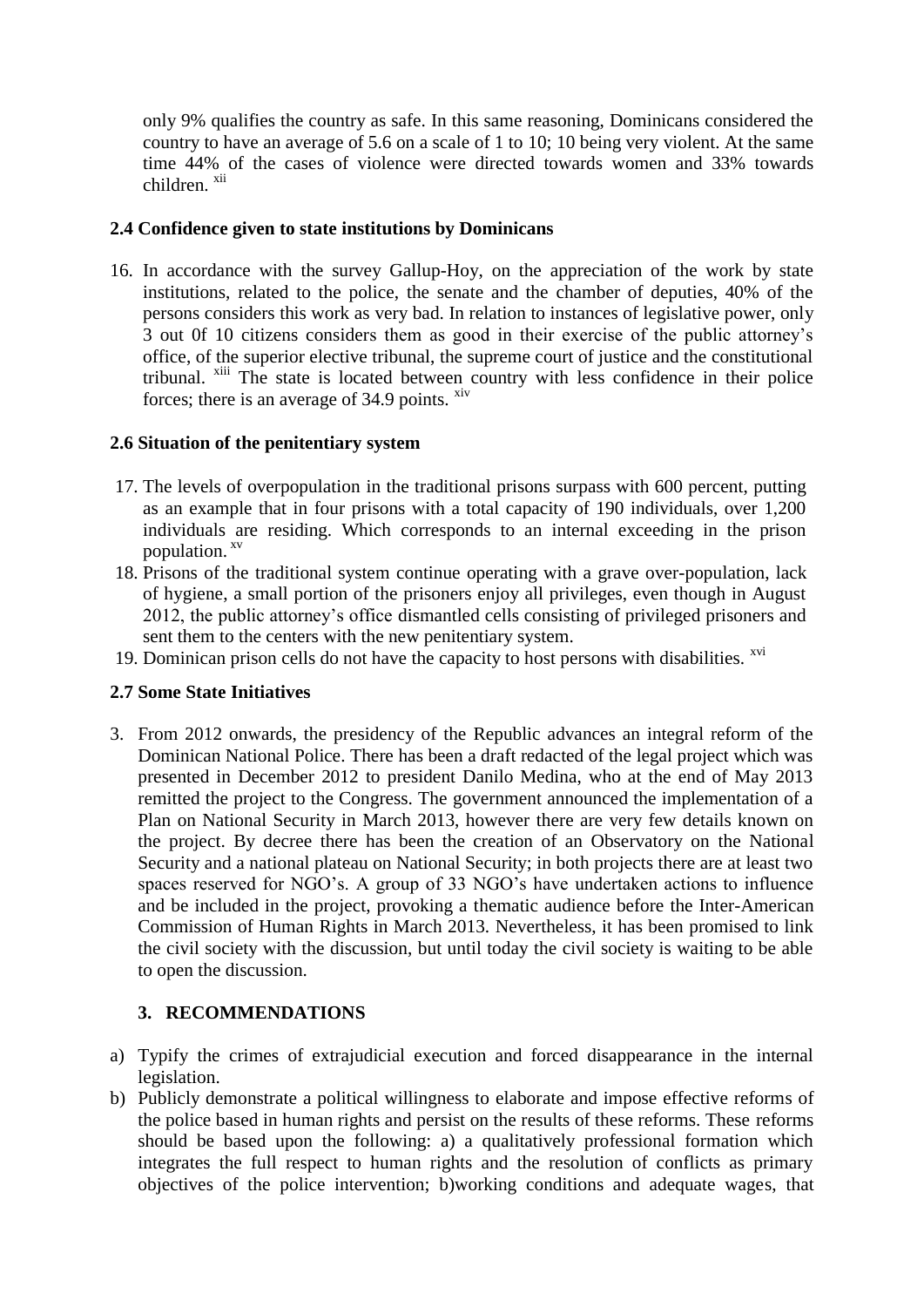reflect the level of responsibility of the officers; c) possibilities of professional development and permanent control mechanisms that urge for the absolute respect of human rights; d)harmonization of politics and practices with the basic principles on the employment of the armed forces for the officials charged with compliance of the law.

- c) Include victims and witnesses of violations of human rights committed by the police in the witness protection program of the public ministry and establish a national reparation program, in addition to a program of assistance to victims, that responds when the one responsible for the suffered loss is unable to comply with its obligations.
- d) Recollect statistics on complaints, cases referred to court, sentences and condemnations. Recollected by the public attorney's office and the legislative power, on arbitrary detentions, forced disappearances, extrajudicial executions and torture by police officials; classified by sex, sexual orientations, place of the crime, ethnicity, age, place of occurrence, nationality and skin tone of the victim.
- e) Elaborate and apply, in cooperation with the Civil society, a national plan on human rights and introduce this and the culture of peace in school curricula: both technical and higher.
- f) Implement a protection plan for the defenders of human rights who are in danger, which promotes the non-tolerance towards threats.